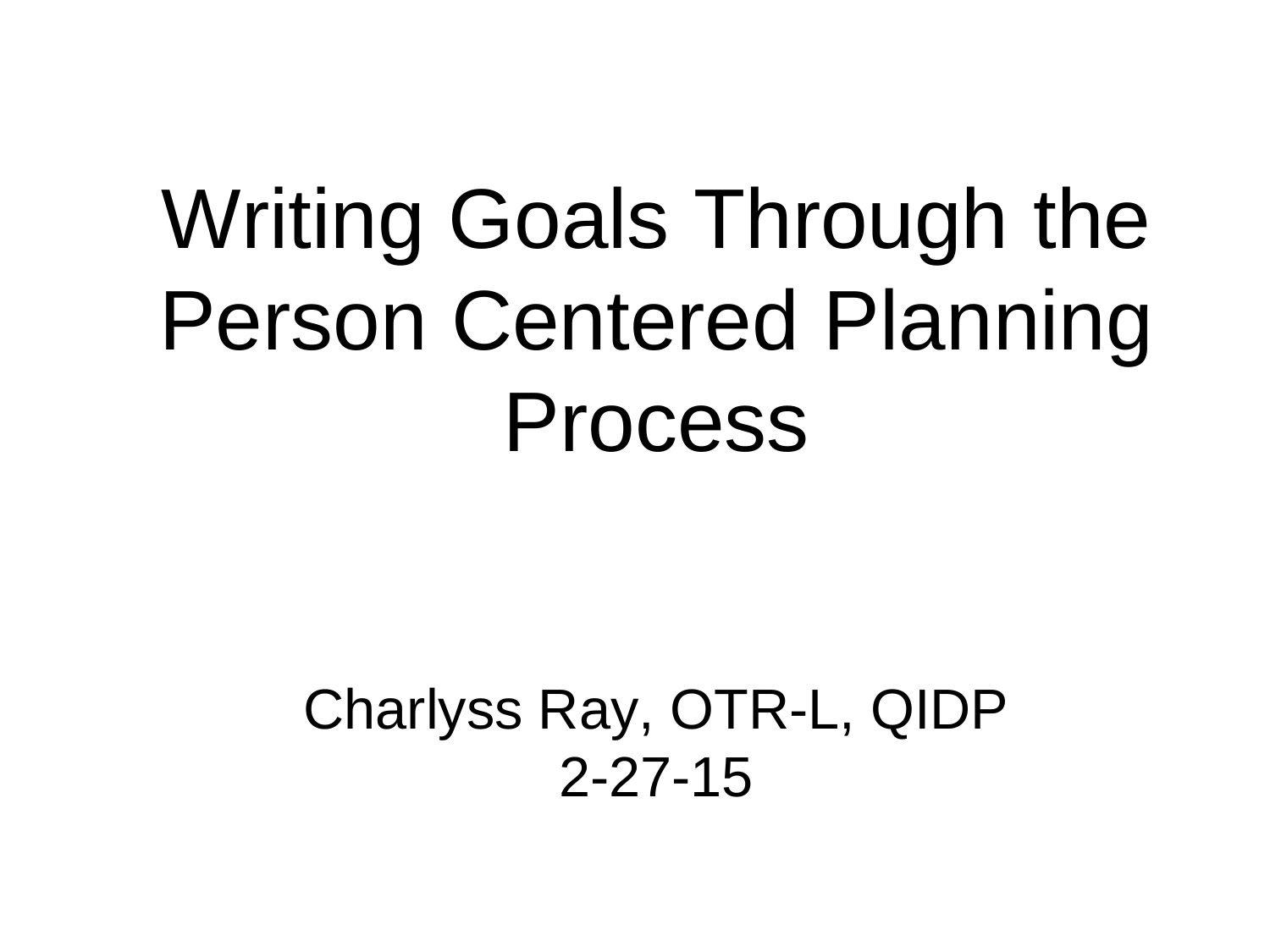# Individual Plan of Service

- The document that identifies the needs and goals of the individual beneficiary and
	- the medical necessity,
	- amount, scope, and duration of the services and supports to be provided.
- For beneficiaries receiving mental health or developmental disabilities services, the individual plan of services must be developed through a person-centered planning process.
- In the case of minors with developmental disabilities, serious emotional disturbance or mental illness, the child and his family are the focus of service planning, and family members are an integral part of the planning process.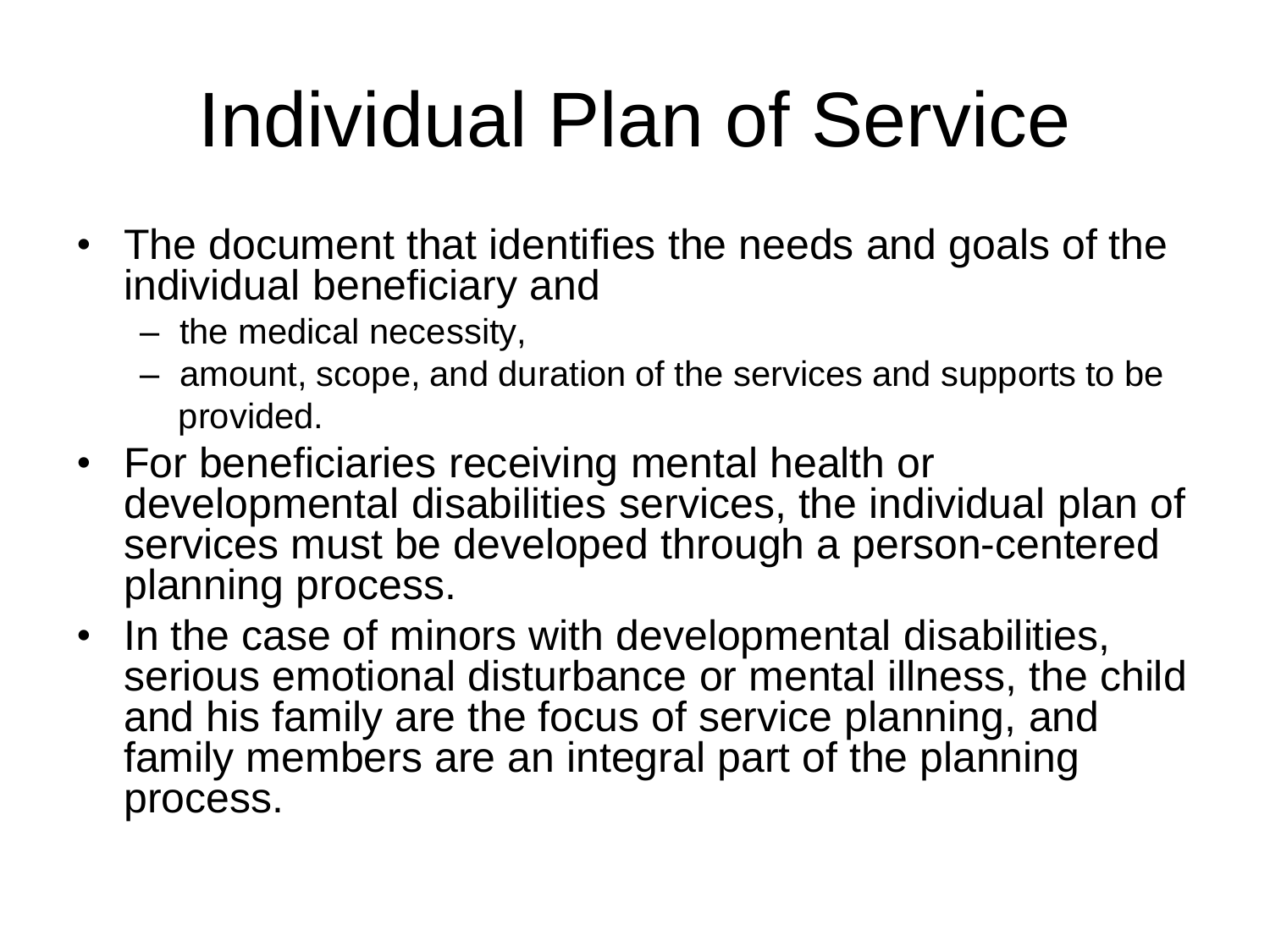# IPOS Requirements

#### IPOS must:

- Follow Medicaid Provider Manual requirements
- Address health and safety assurances
- Include Medical Necessity
- Describe amount, scope and duration
- Contain a signature of agreement by either the individual, if they are their own guardian, or their appointed guardian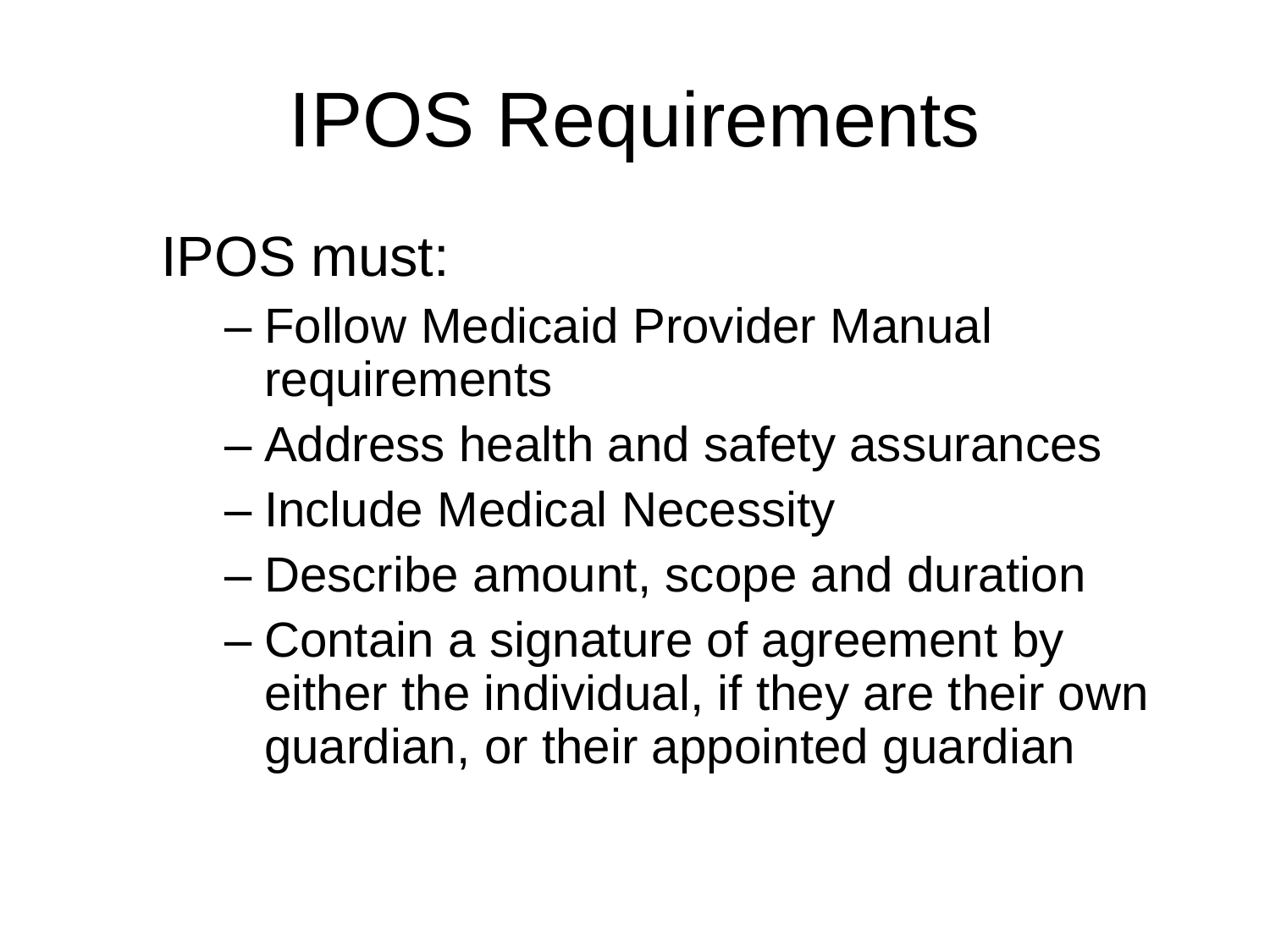# IPOS Reminders

- Without a signature of agreement, the IPOS is not valid and will be returned
- Must be less than 365 days old
- Can be amended throughout the year to reflect changes but end date remains the same as the initial IPOS
- Only current IPOS should be submitted with HSW packets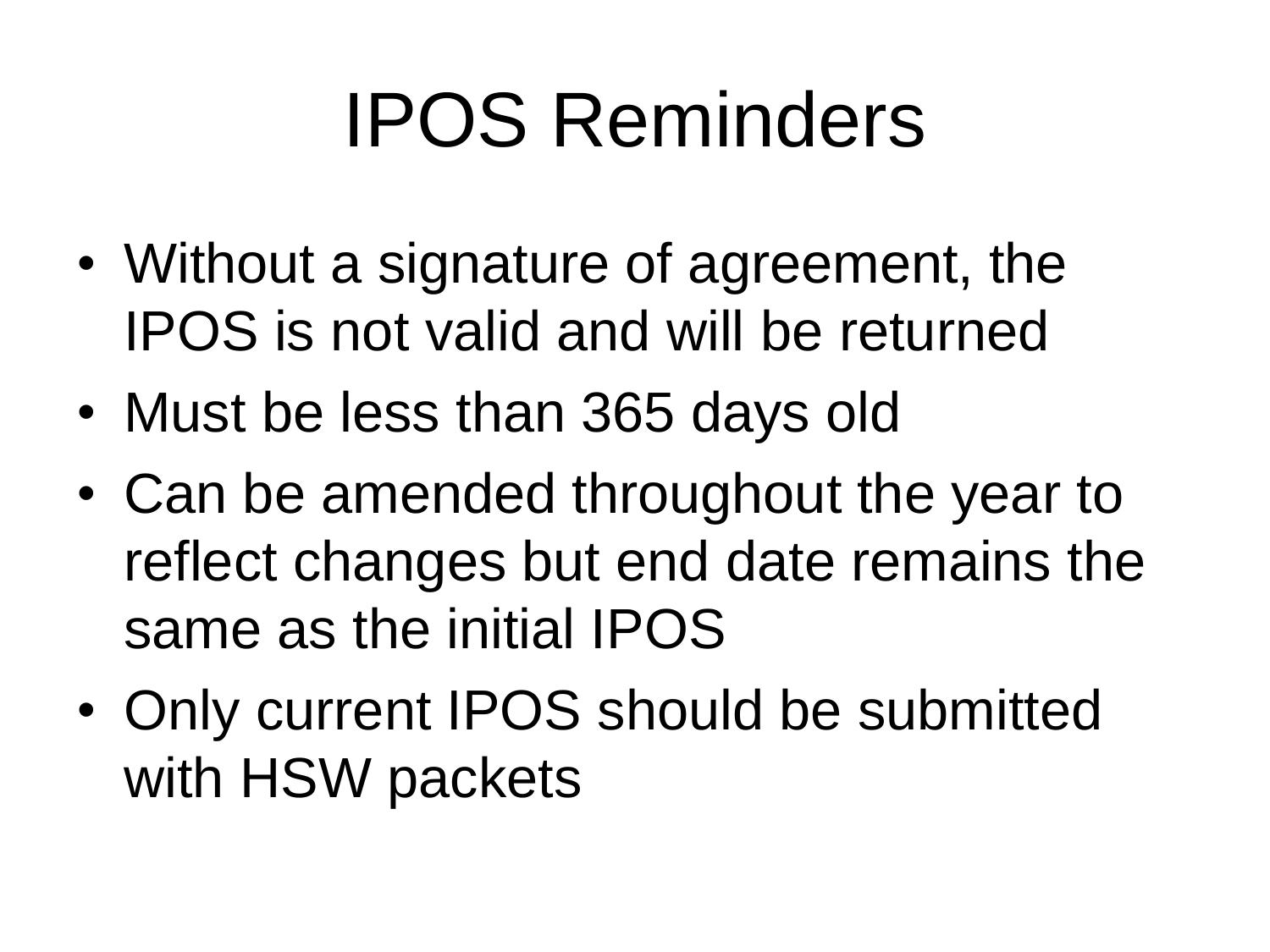## Goal Requirements

- Clearly stated goals and measurable objectives.
- Identification of the activities designed to assist the individual to attain his/her goals and objectives.
- Delineate what role support staff, family and/or natural supports will take in goal.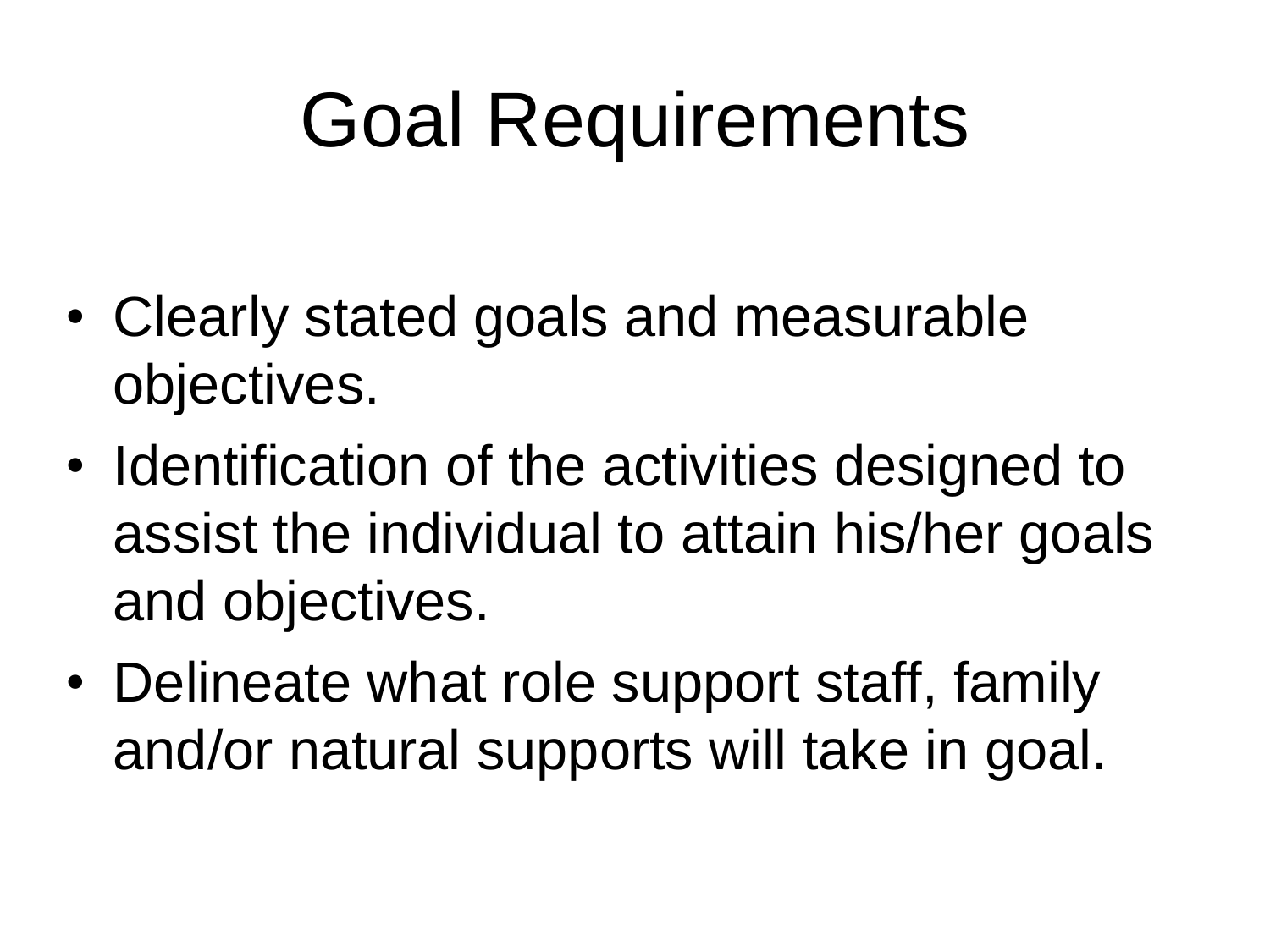#### Habilitation

(required for Habilitation Supports Waiver)

The process of supplying a person with the means to develop maximum independence in activities of daily living through training or treatment.

For some individuals, habilitation may mean maintaining a skill such as in the instance of a progressive illness of dementia.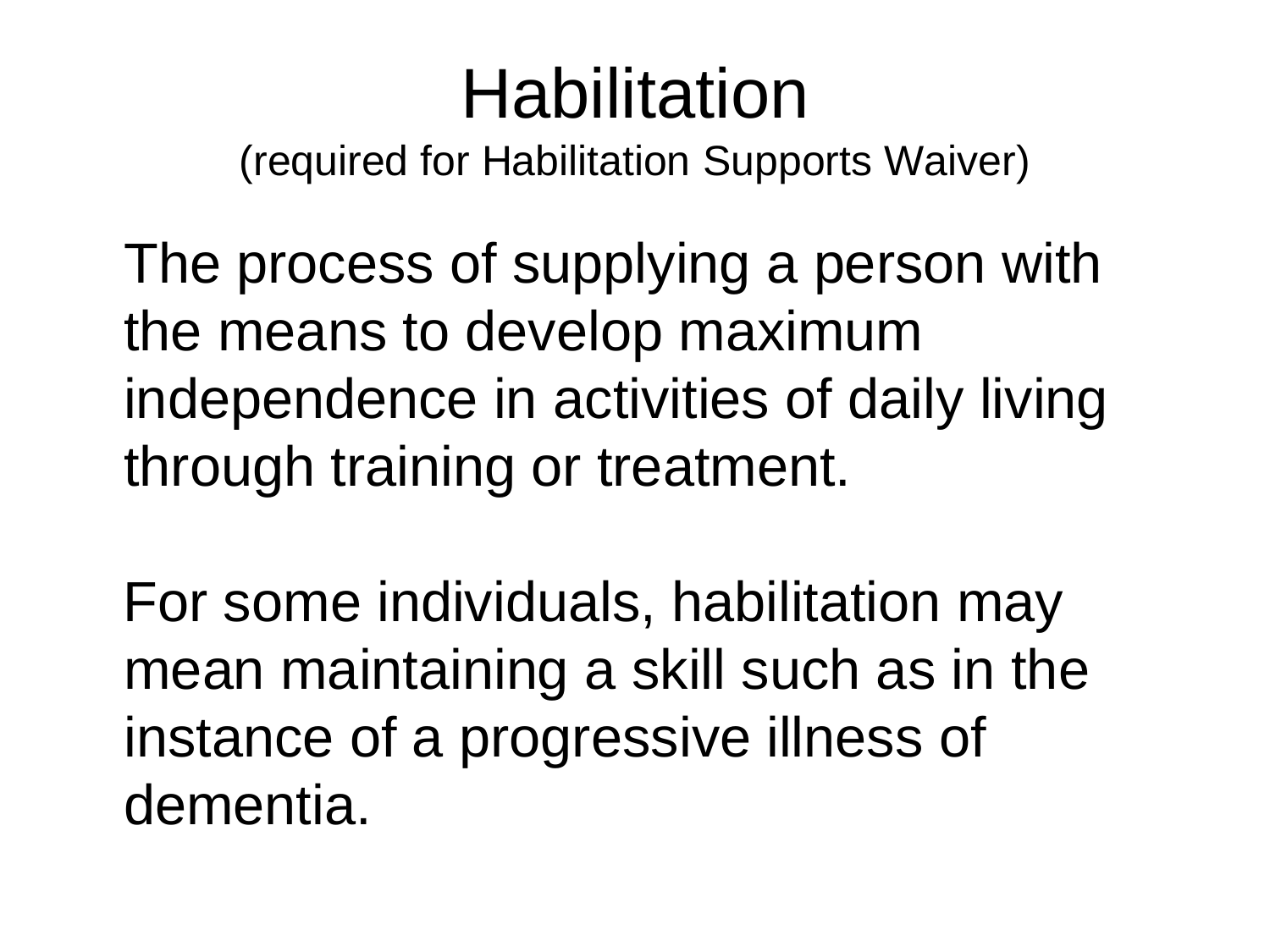## There is no place for…..

- Assuming to know what is best for the individual
- Not communicating
- Unilateral decisions
- Dismissing the individual's preferences and goals
- Fostering dependency rather than selfreliance and independence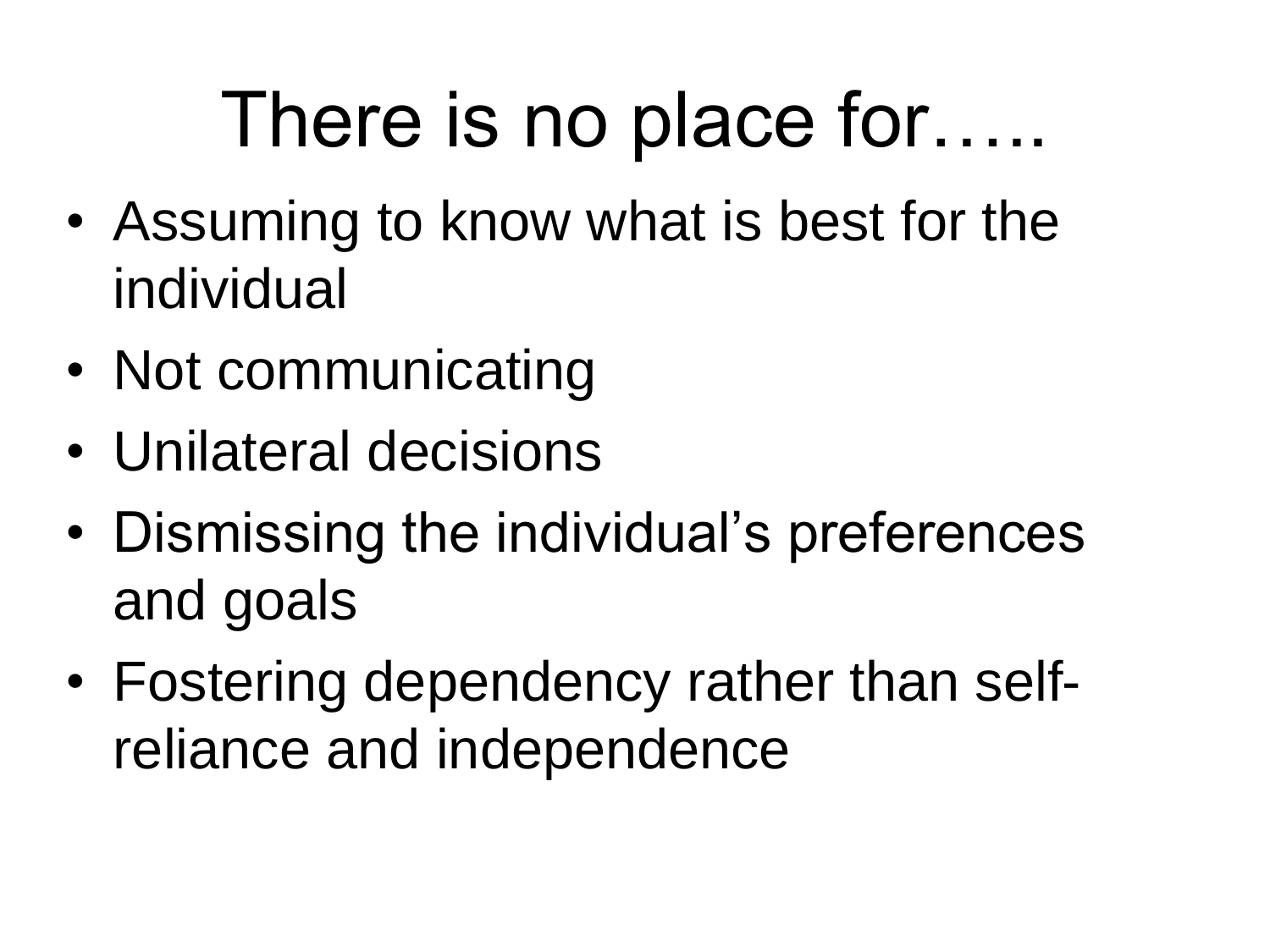# Goals

Setting Goals in an IPOS:

- Articulate a long-term vision.
- Provide short-term motivation in the form of achievable objectives.
- Focus on acquisition of skills, support or knowledge.
- Help to organize resources.
- Help set priorities.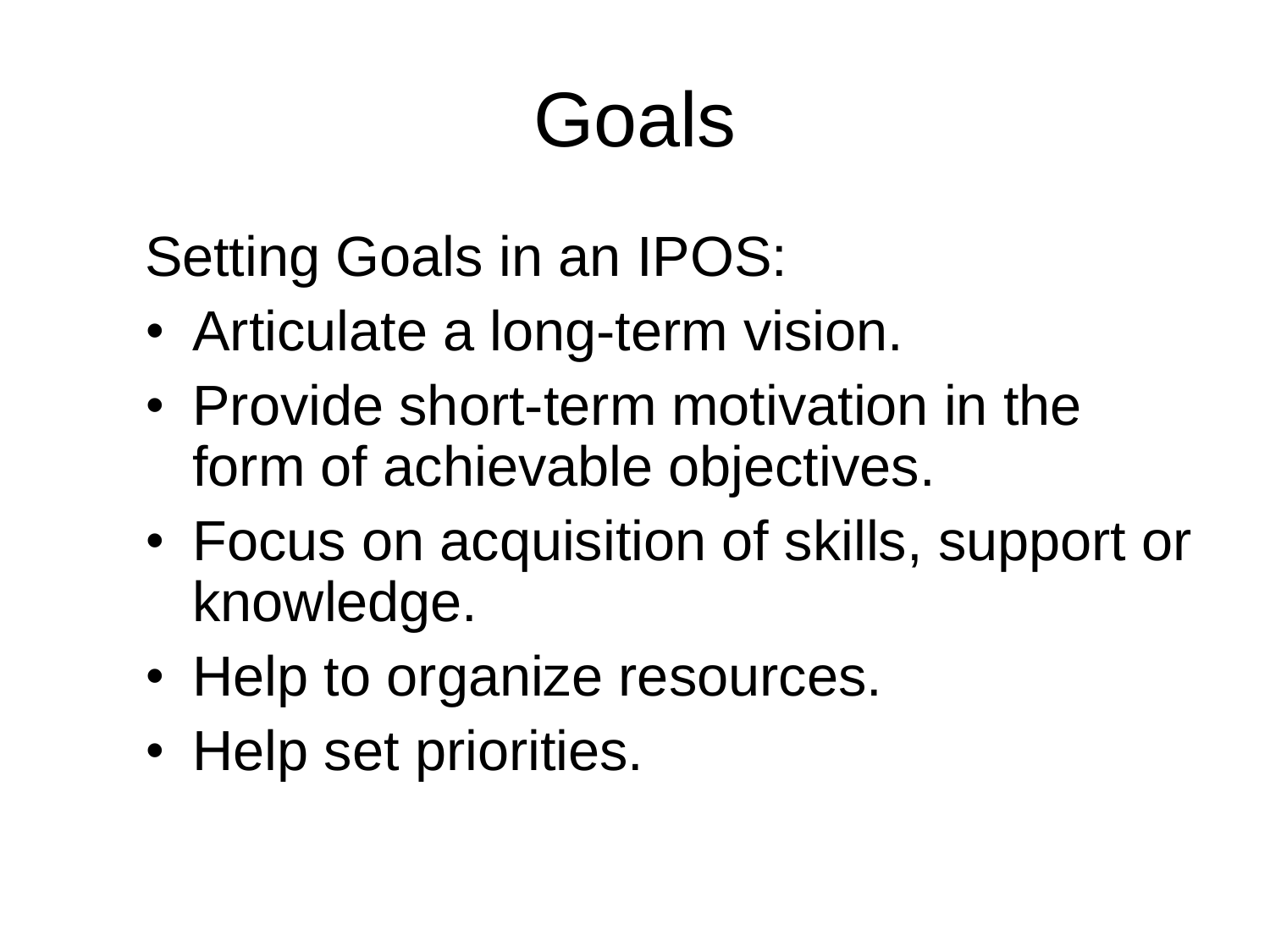# Writing Goals

- Goals should reflect the individual's clearest articulation of the **destination** – the primary reason for seeking support.
- Goals are developed from information gained during pre-planning meetings and the person-centered planning process.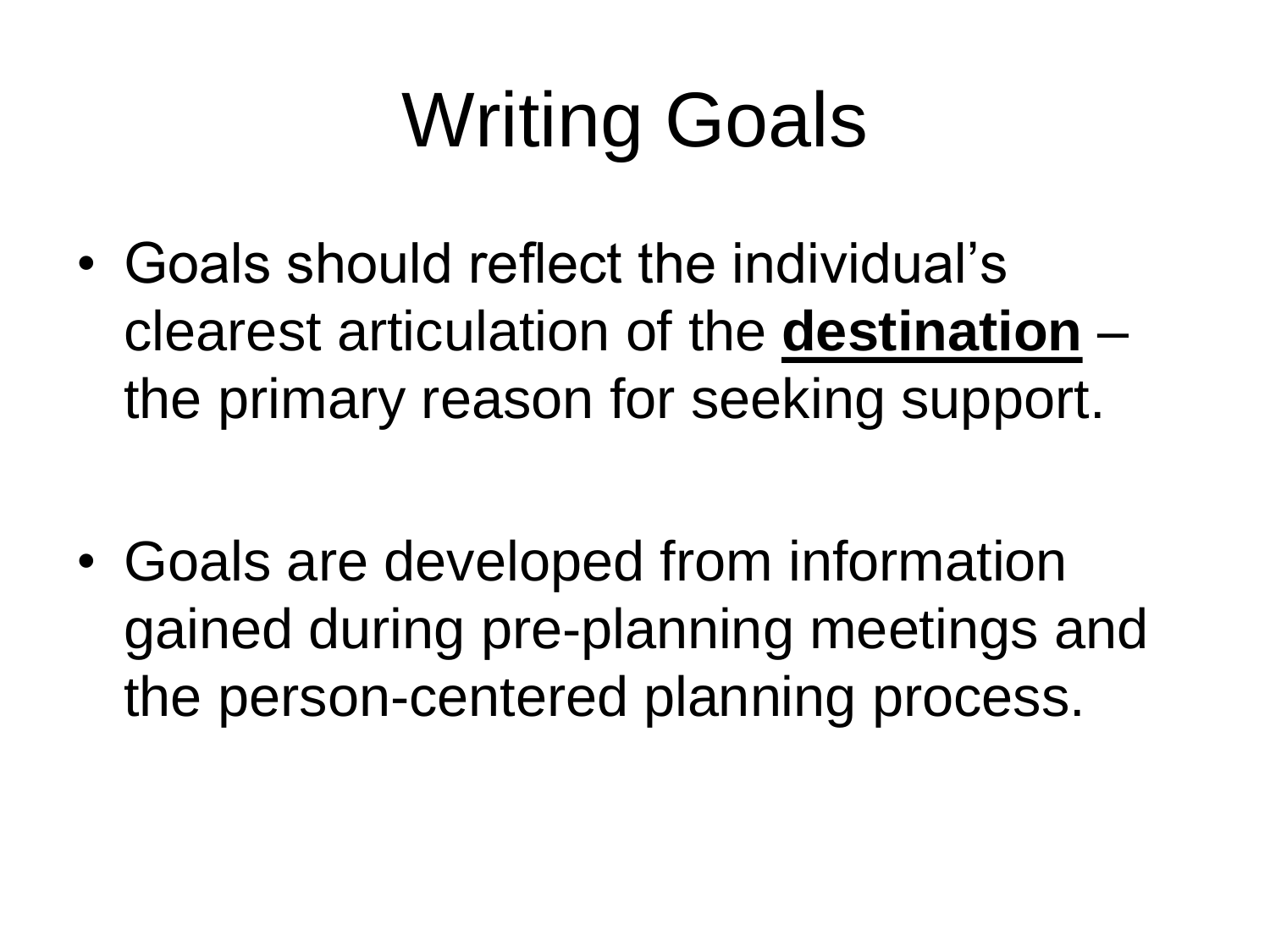# Writing Goals

• Goals should be written using plain language, not clinical or technical terms.

• How will the goal make an individual's life better?

• How can this be measured? When will we know that the goal has been reached?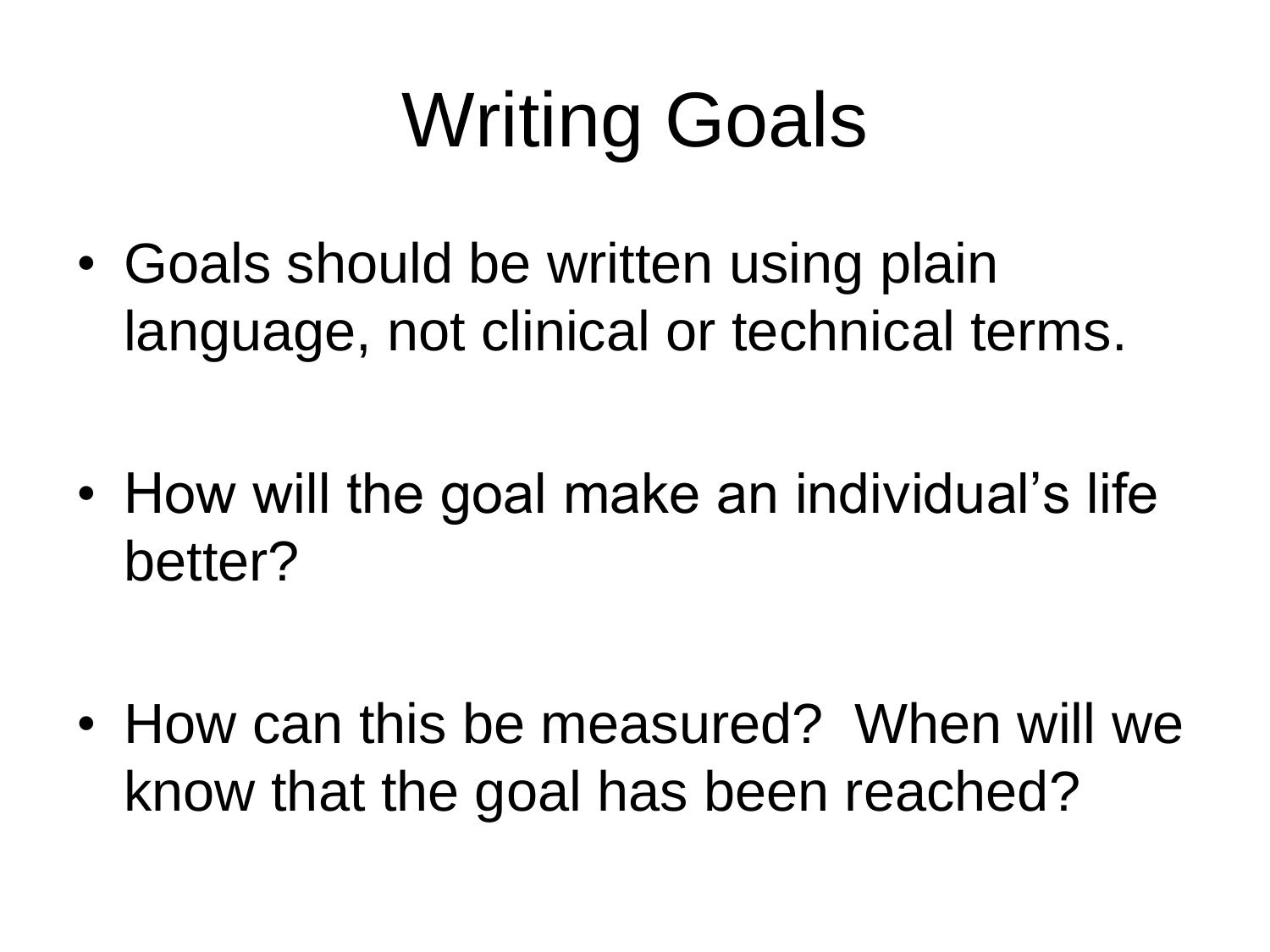## Good Goals…

- Are meaningful and relevant.
- Are not general quality of life statements, such as "meaningful participation in community activities or social relationships."
- It is very difficult to develop measureable objectives, activities and supports unless the goal is specific.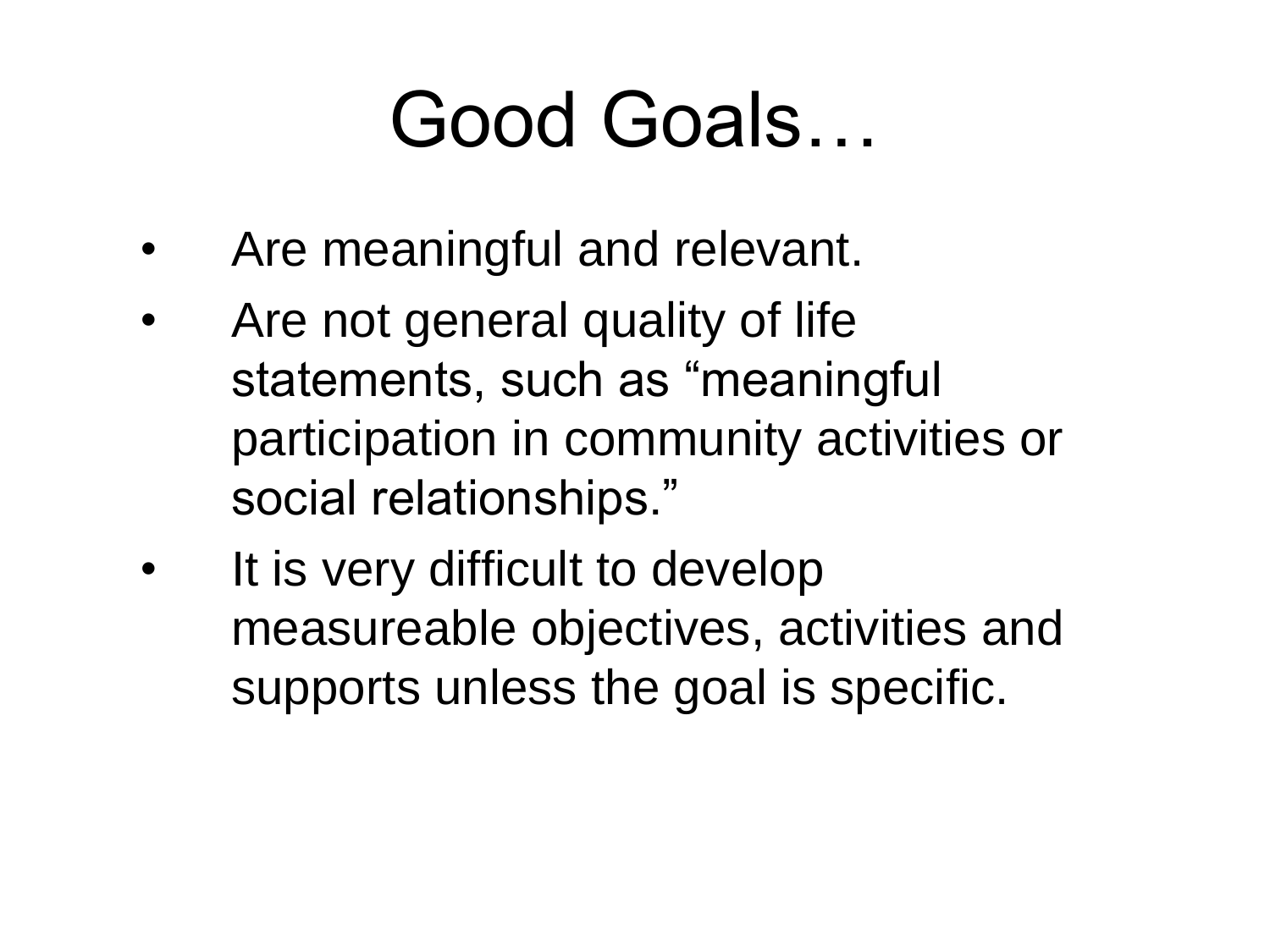### Good Goals…

- Are measurable
	- think about how you will evaluate "success" in terms of the following criteria:
		- » Community Inclusion and **Participation**
		- » Independence
		- » Productivity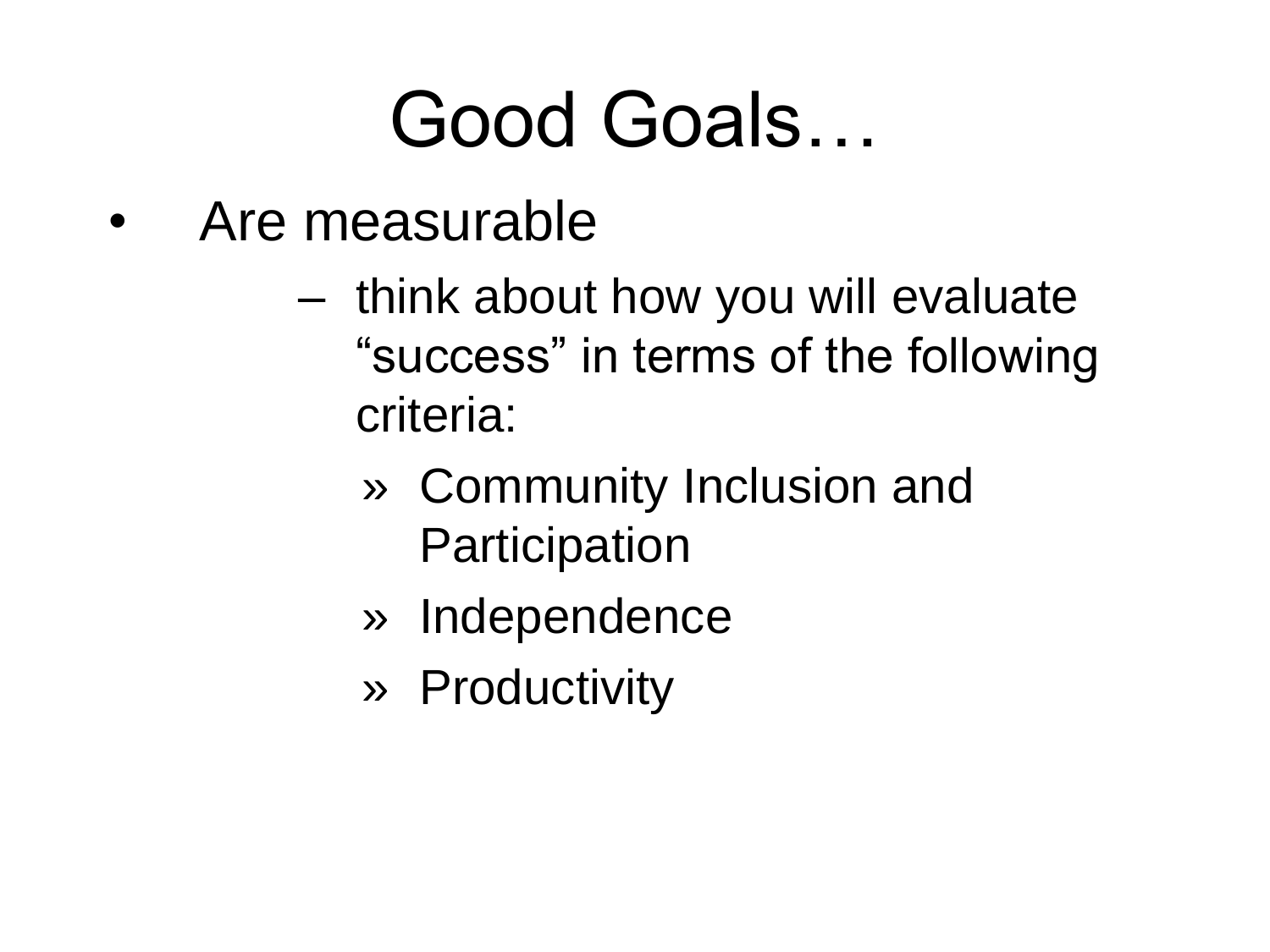# Support Coordinator Role

- Help articulate the person's life desires and goals.
- Help the individual identify and express issues and needs.
- Help frame an action plan for accomplishing the goal(s) that includes measurable objectives, activities and supports.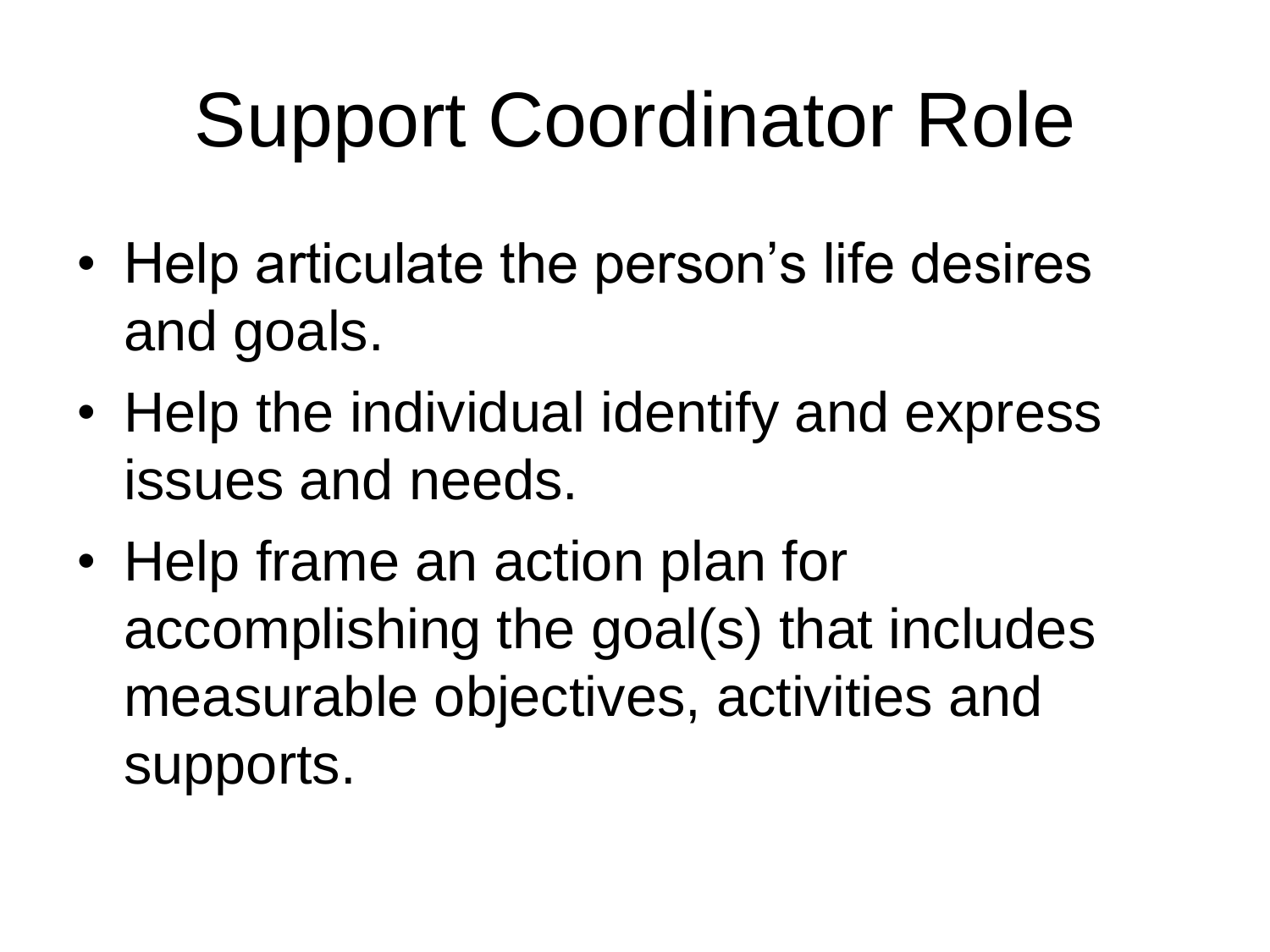# **Objectives**

- Form the steps the individual is going to take to accomplish the goal.
- Involve action, rather than process.
- Are measureable.
- Use a strength-based approach.
- Are achievable/reasonable.
- Include a timeframe for attainment.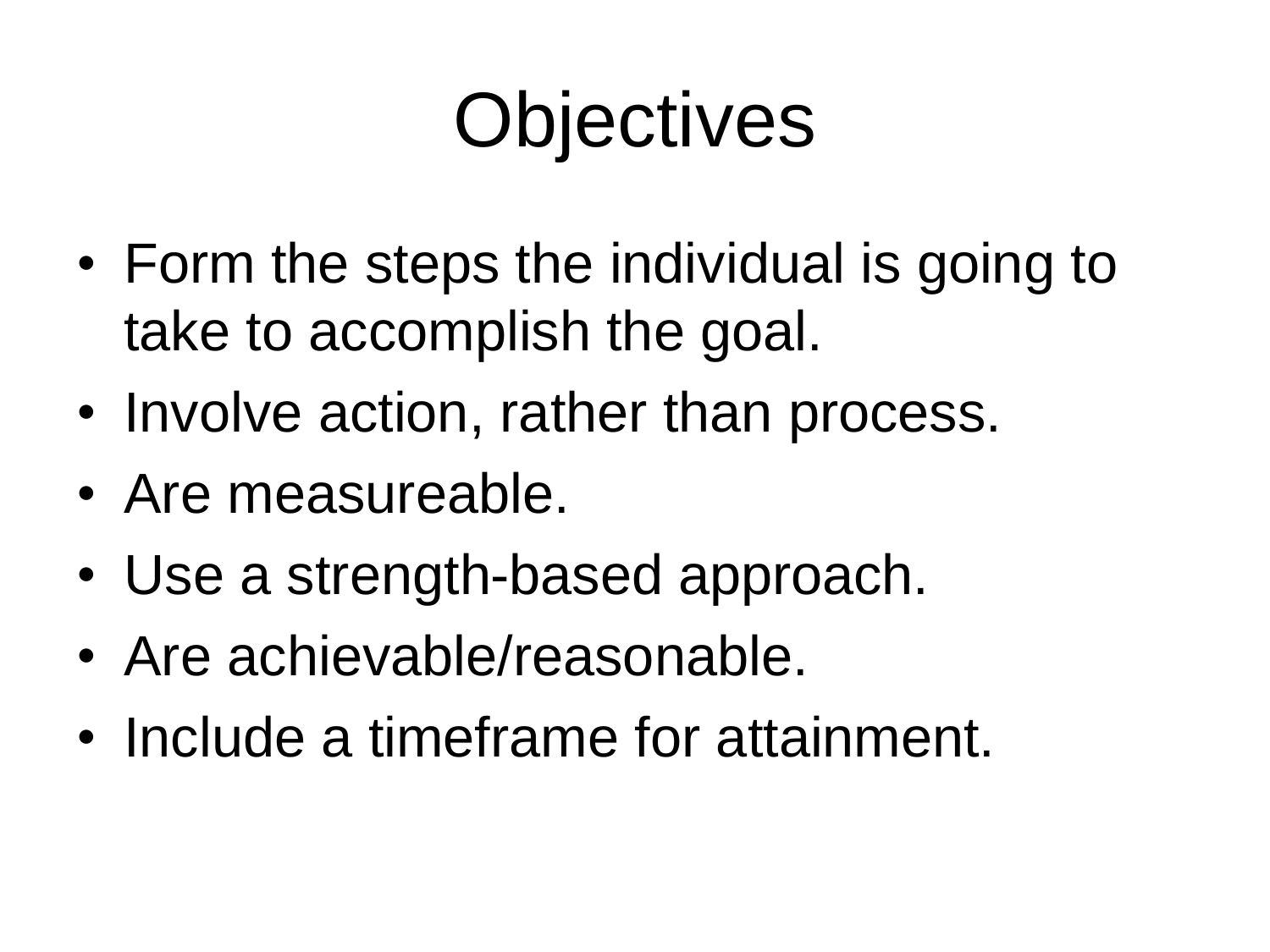## Action-Oriented Terms

Historically we have focused on process over outcomes, so we often see objectives written as the individual will "gain insight," "have understanding," "be able to accept…."

#### BUT

Goals are all about action: individualized outcomes achieved through learning, doing, and enjoying.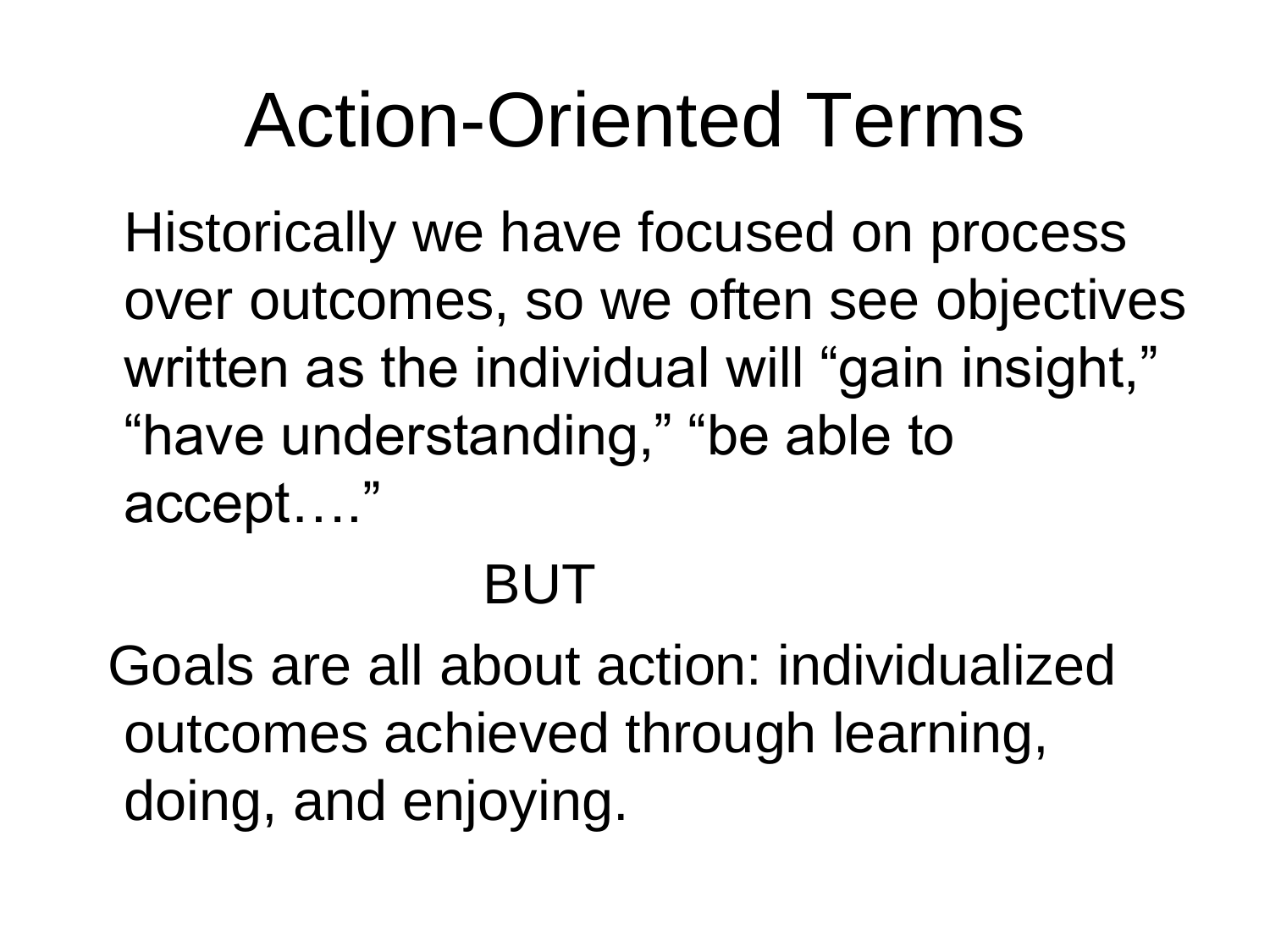#### **Measurability**

- The action step should be clearly written
- The way the action is measured should be set forth in the IPOS
- The action is on the part of the individual NOT the support staff
- The action is done by the individual NOT the family or natural supports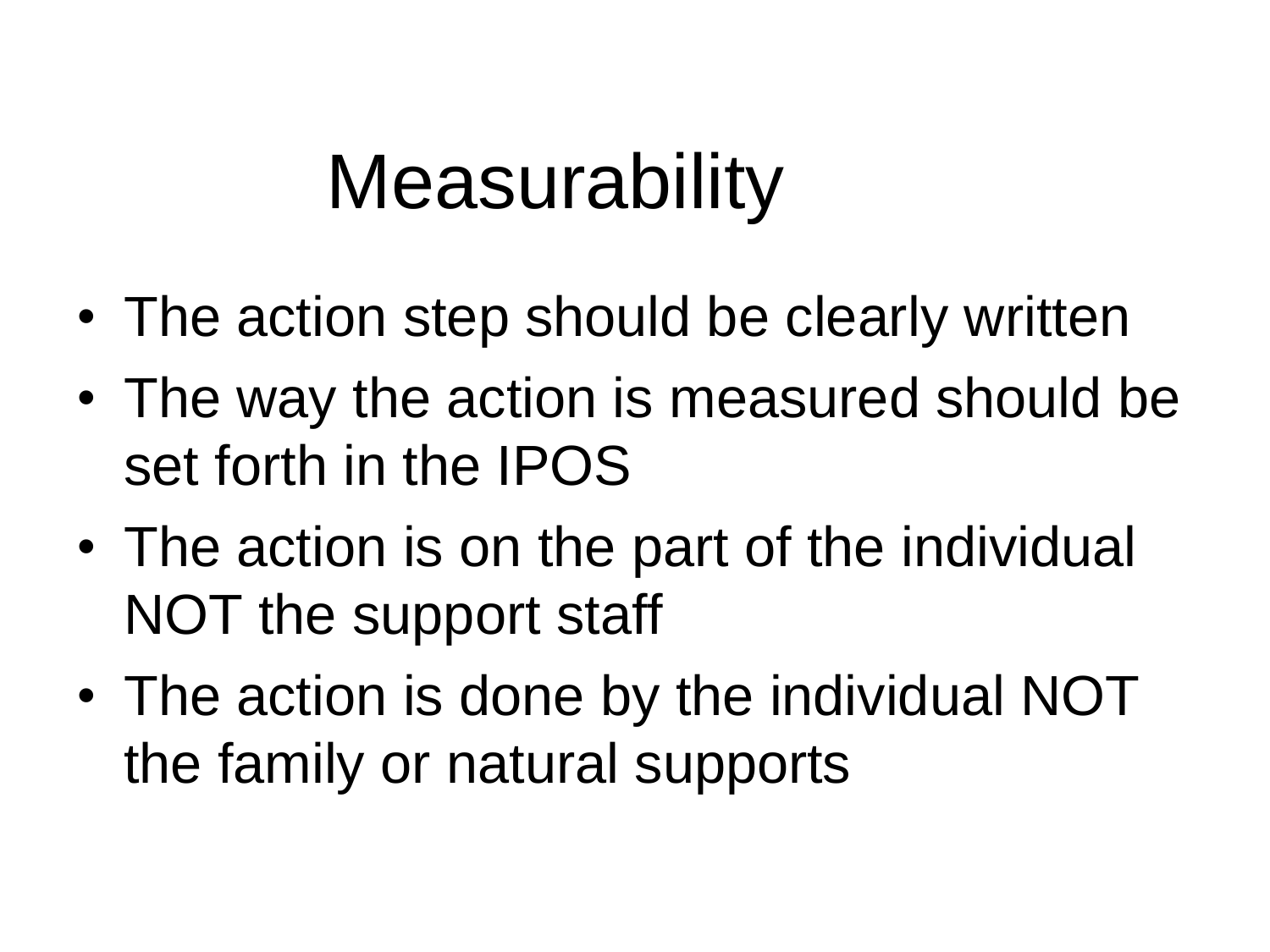# Strength-Based Approach

- Objectives should describe positive changes that build on past accomplishments and existing resources.
- Objectives should reflect an increase in abilities and the attainment of new skills.
- Focus on the actual demonstration of new skills and abilities.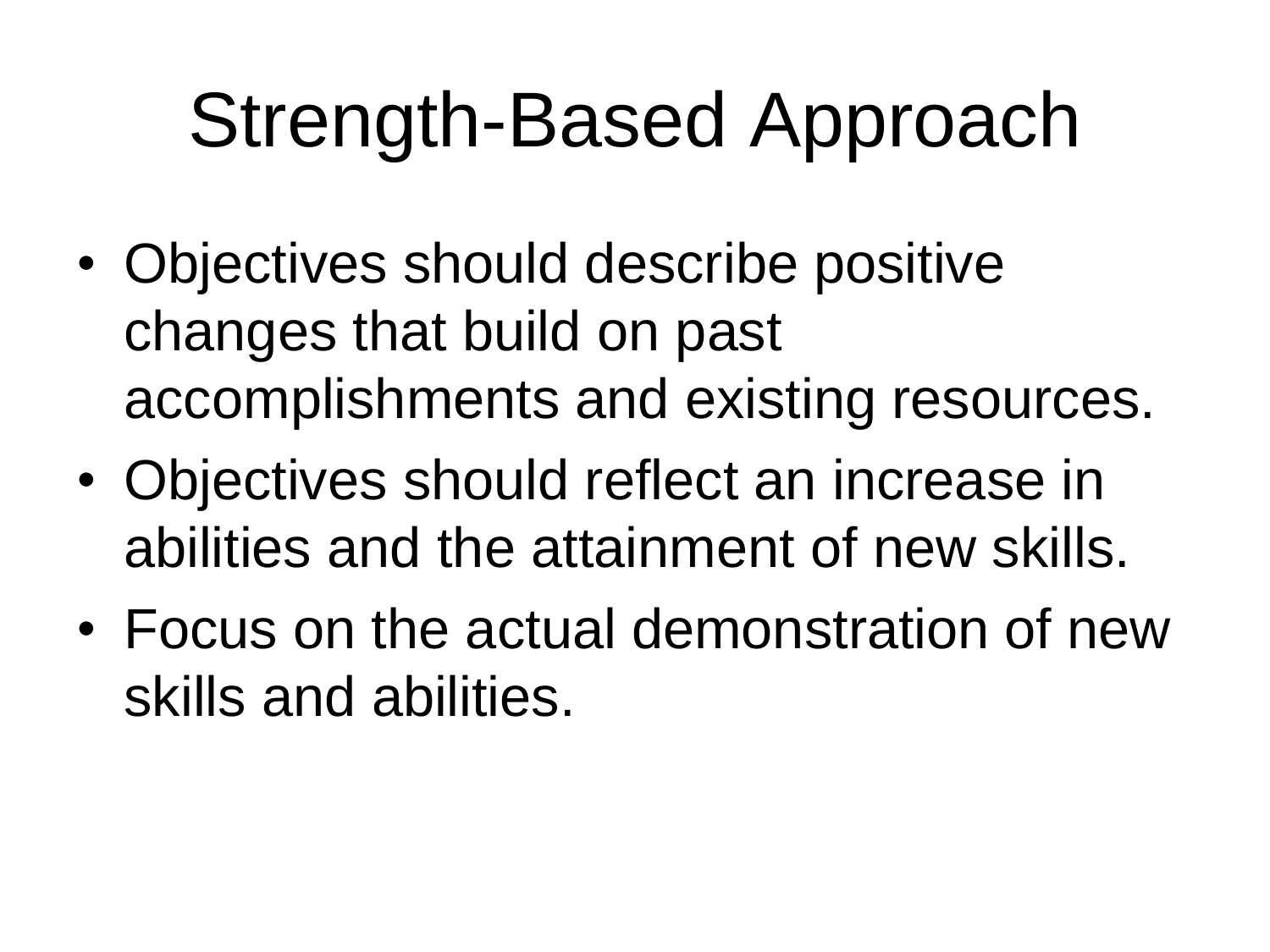## Achievable

- Objectives must:
	- Be realistic/reasonable.

(Meet the person where he or she is)

- Consist of developmental steps.
- Reflect cultural competencies.
- Build on the individual's strengths/needs.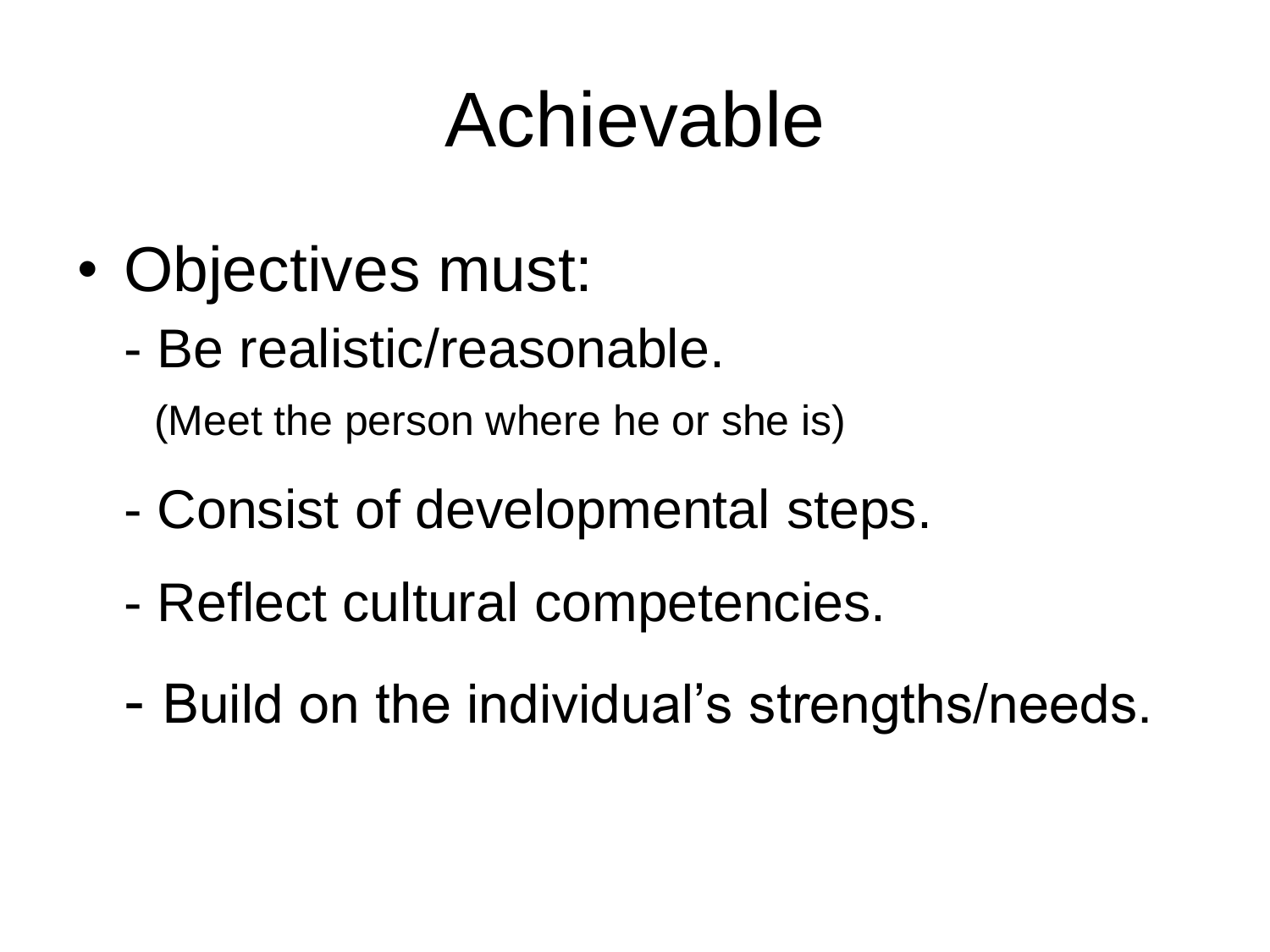# Some common mistakes when Writing Objectives:

- Describing what actions a supports coordinator or support staff are going to take instead of what actions the individual is expected to take.
- Including more than one action step in a single objective.
- Using terms for measurement that are subject to many interpretations, are not action oriented, and are difficult to measure.
- Are part of a goal that is unattainable.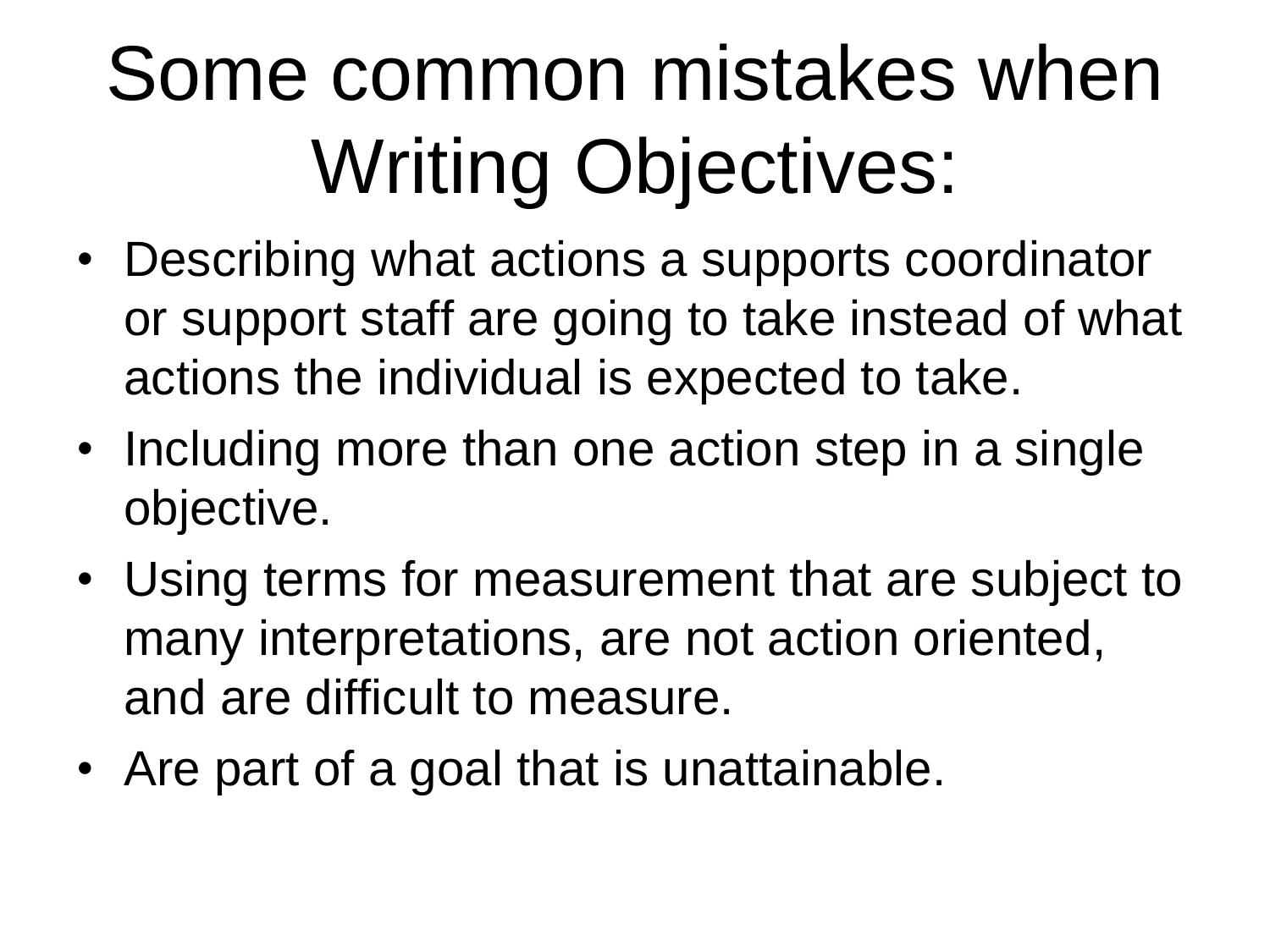# Some common mistakes when Writing Objectives:

- Writing objectives that do not relate to the goal.
- Cluttering an objective by including unnecessary information.
- Being too general and not clearly specifying the expected outcome.
- Using process, rather than action, verbs.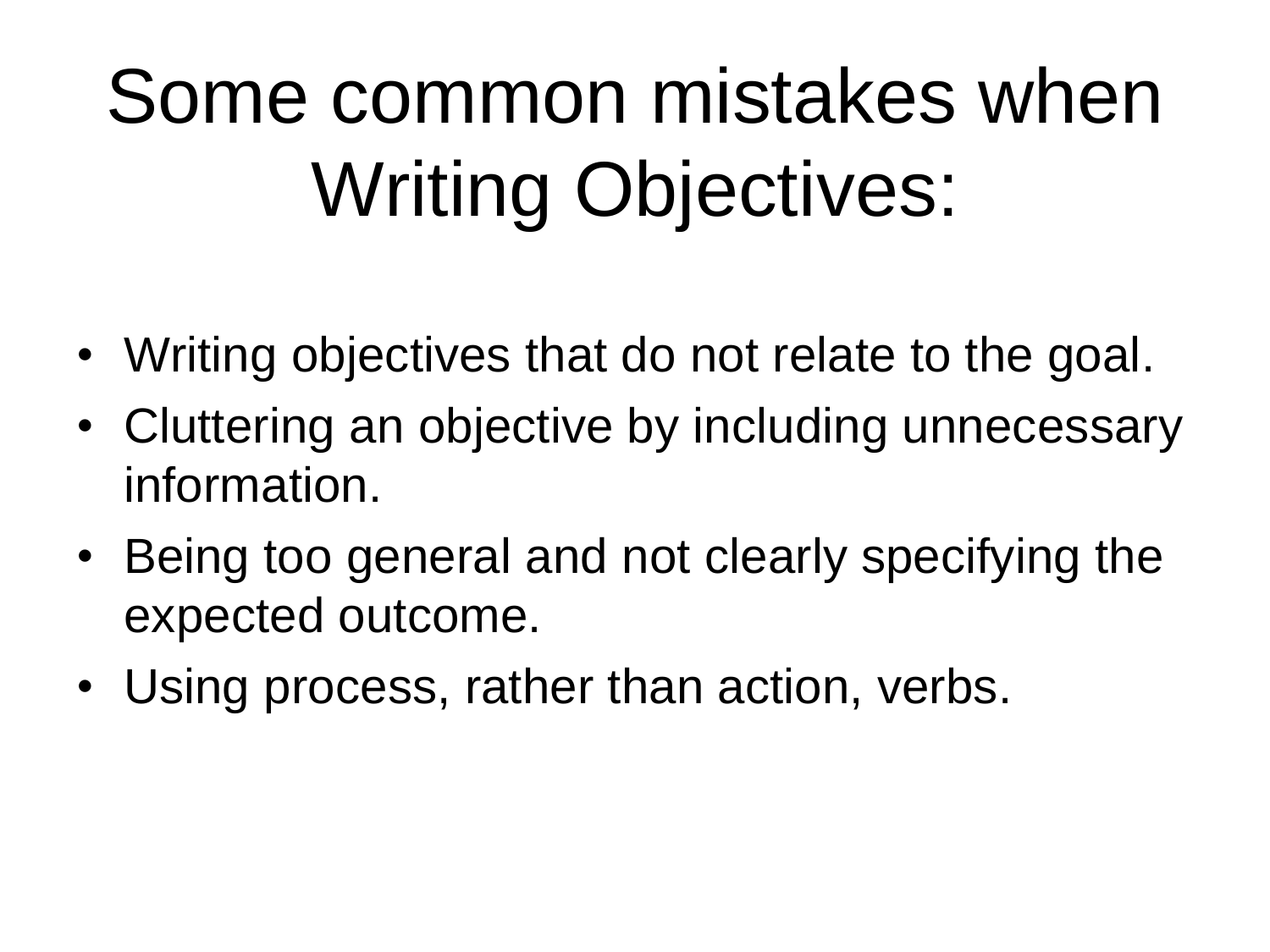# **Supports**

- Supports should be identified by the service/support name.
- Be medically necessary.
- Identified in terms of amount, scope, and duration.
- Directly involve the attainment of the goals and objectives.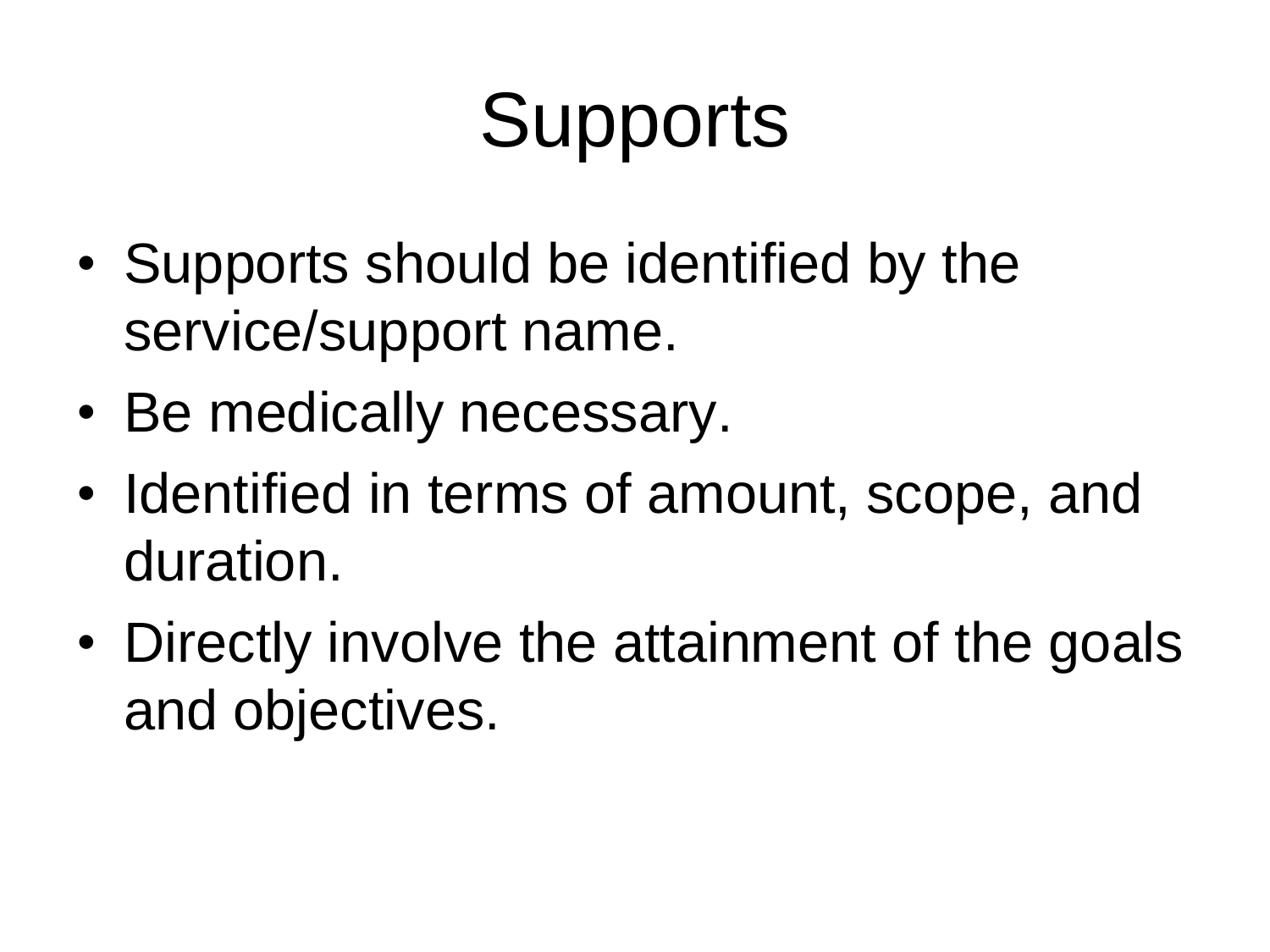## Medical Necessity

• Determination that a specific service is medically (clinically) appropriate, necessary to meet needs, consistent with the person's diagnosis, symptomatology and functional impairments, is the most cost-effective option in the least restrictive environment, and is consistent with clinical standards of care. Medical necessity of a service shall be documented in the individual plan of services.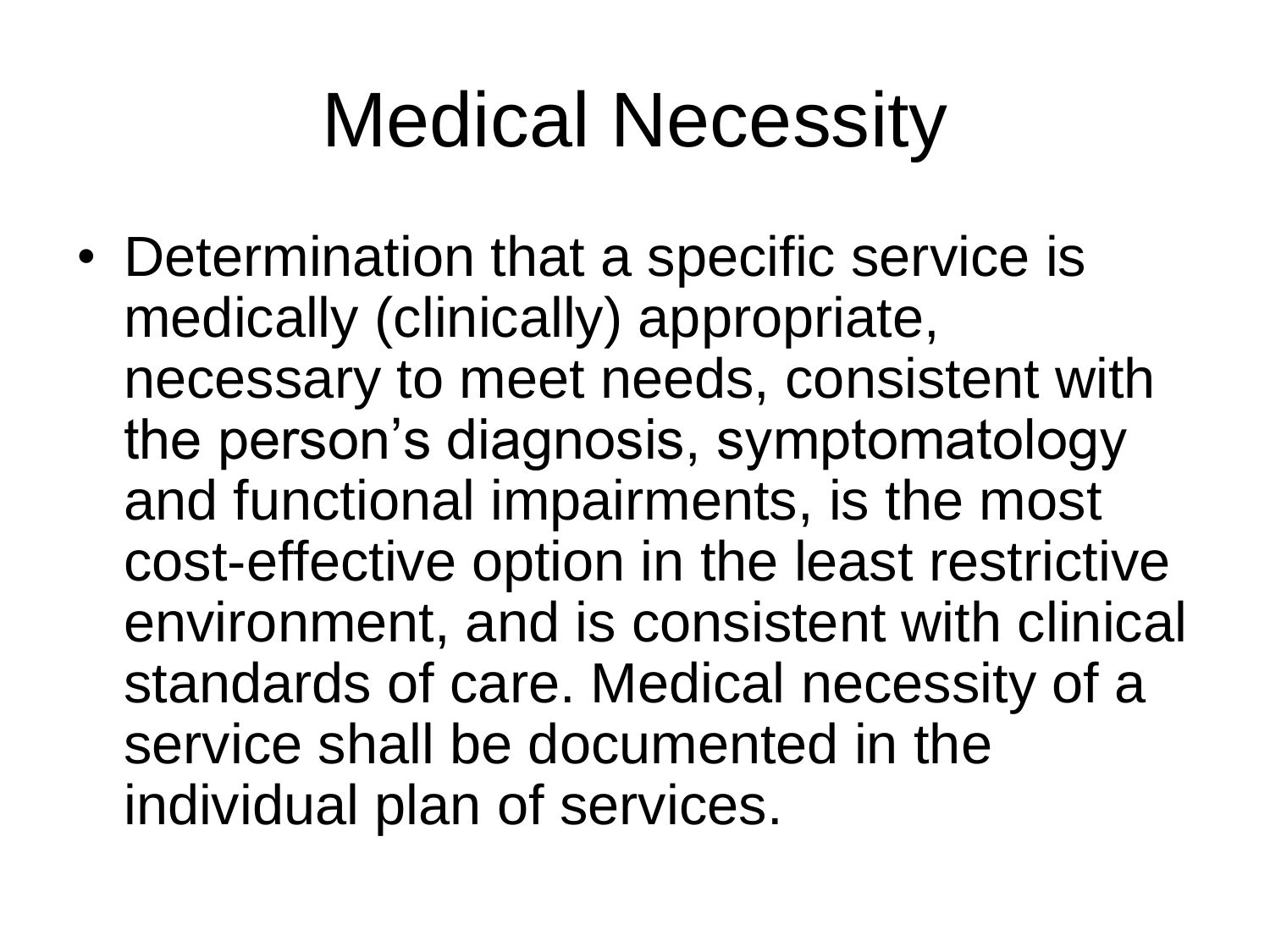# 2.5.A.Medical Necessity Criteria

Mental health, developmental disabilities, and substance use disorder services are supports, services and treatment:

- Necessary for screening and assessing the presence of a mental illness, developmental disability or substance use disorder; and/or
- Required to identify and evaluate a mental illness, developmental disability or substance use disorder; and/or
- Intended to treat, ameliorate, diminish or stabilize the symptoms of mental illness, developmental disability or substance use disorder; and/or
- Expected to arrest or delay the progression of a mental illness, developmental disability, or substance use disorder; and/or
- Designed to assist the beneficiary to attain or maintain a sufficient level of functioning in order to achieve his goals of community inclusion and participation, independence, recovery, or productivity.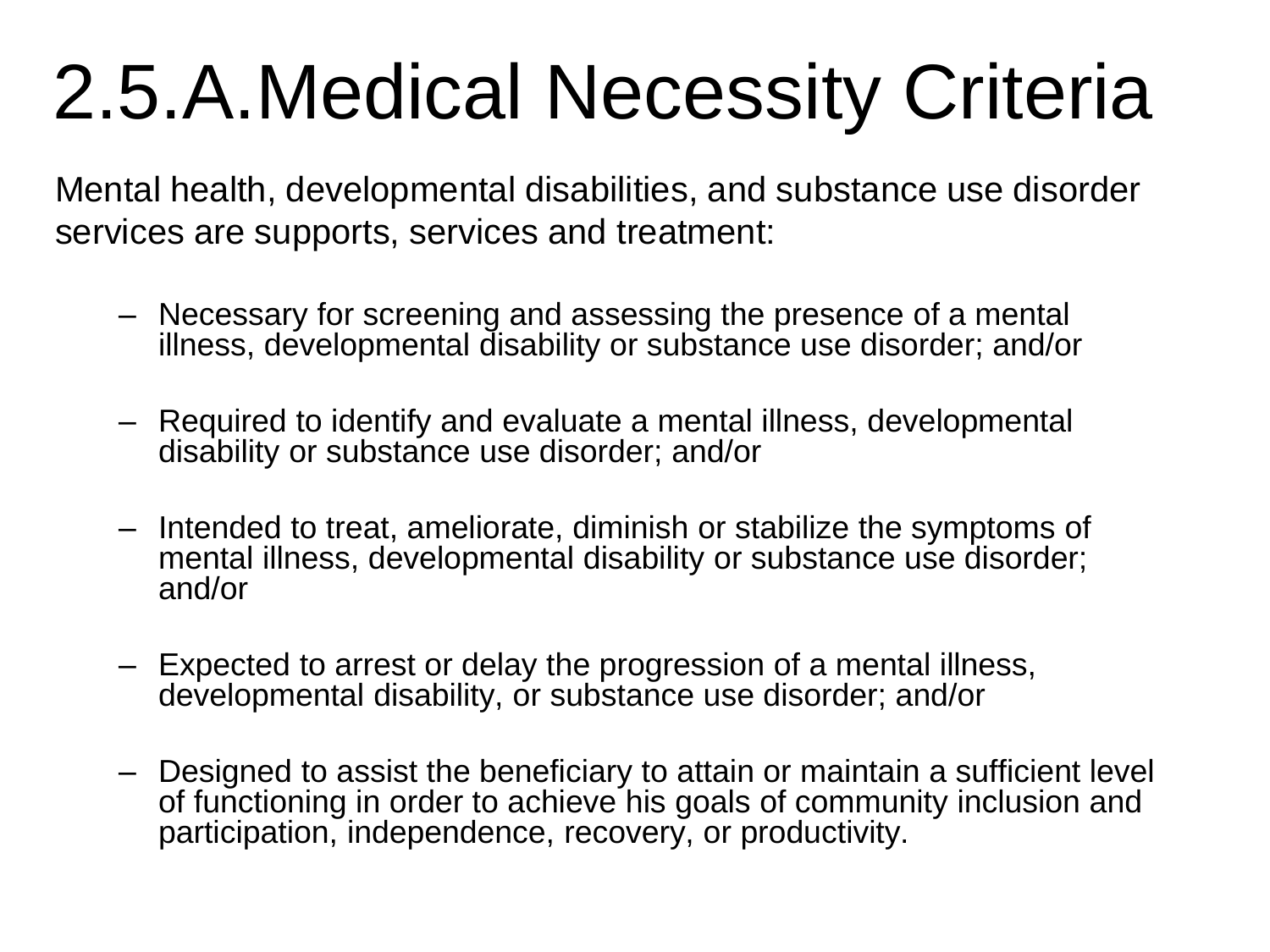# Scope of Service/Support

- The parameters within which the service will be provided, including:
	- Who (e.g., professional, paraprofessional, aide supervised by a professional);
	- How (e.g., face-to-face, taxi or bus, group or individual); and
	- Where (e.g., community setting, office, beneficiary's home).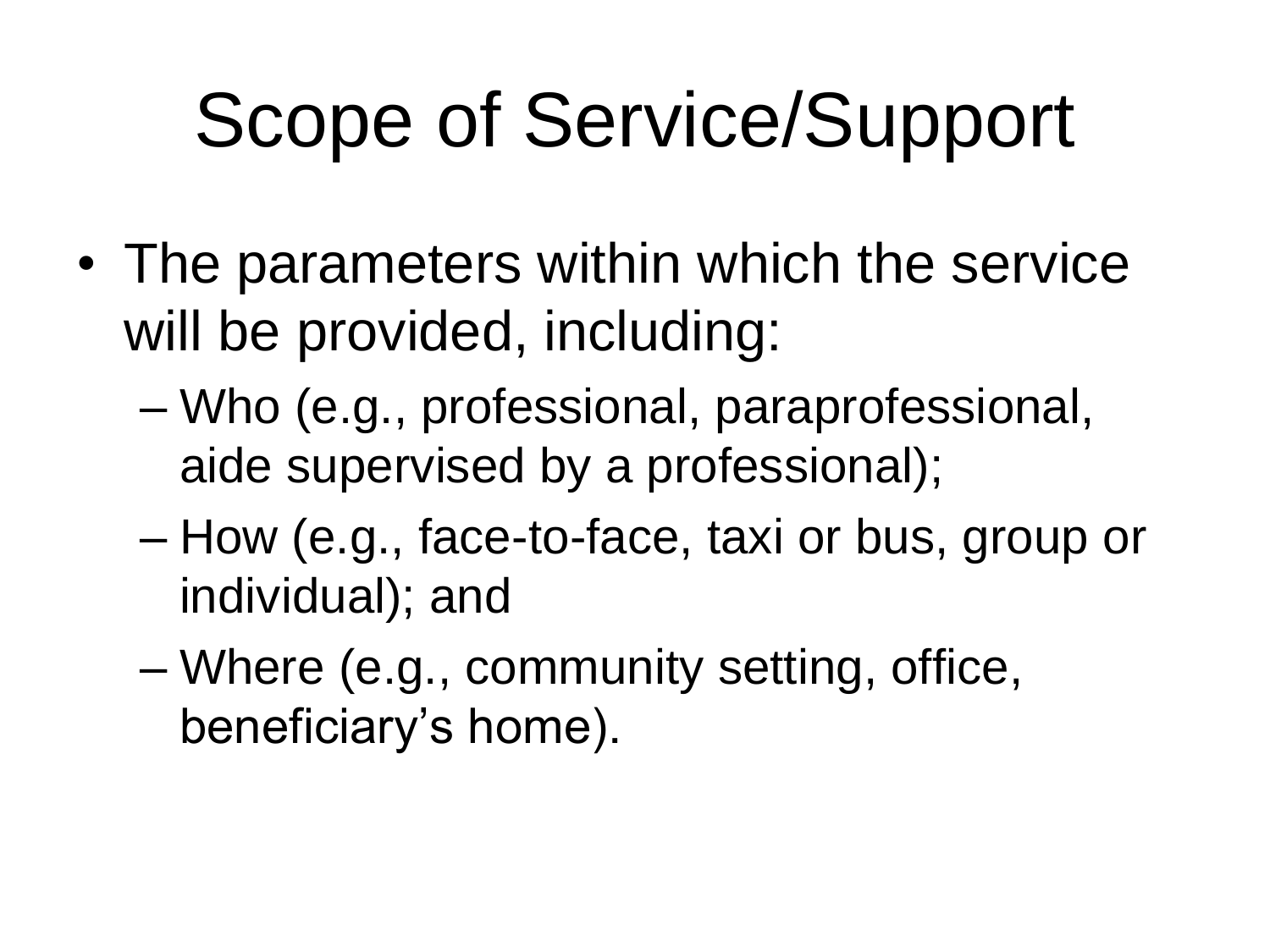# Amount of Service/Support

- The number of units of a service to be provided as identified in the individual plan of service or treatment plan. For example, thirty minutes daily of community living supports.
- Level of assistance needed for the person to be able to perform the skill. This may involve verbal prompts, modeling, giving step by step instructions or other ways.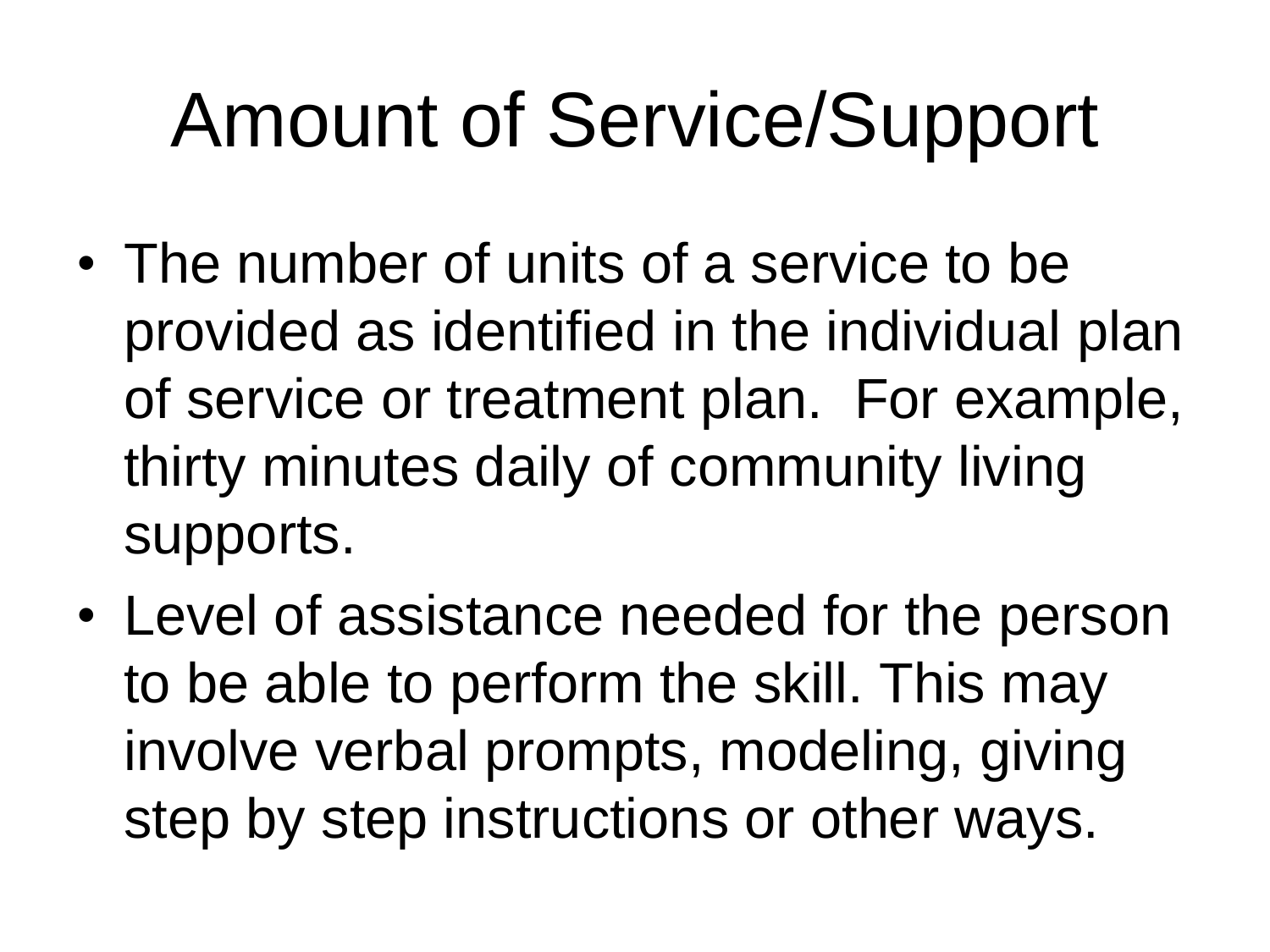# Duration of Service/Support

• The predicted length of time each objective may take to be completed under the overall goal.

• For example: Obj. #1 By 11-17-14, Nancy will brush her teeth with three or less verbal prompts, 5 of 7 days per week.